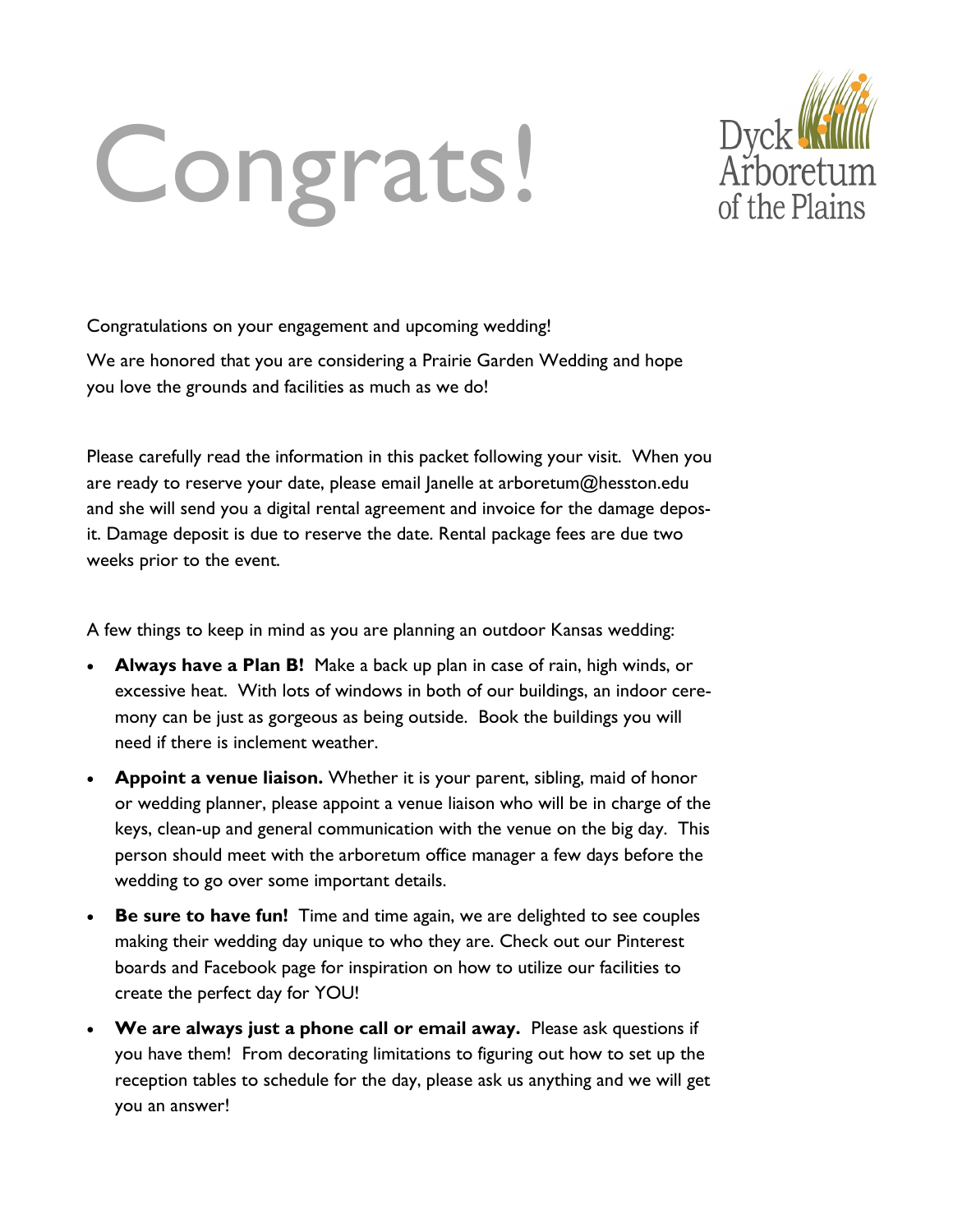

The Dyck Arboretum of the Plains, owned by Hesston College, is a prairie garden dedicated to educate people about the benefits of appreciating, preserving and utilizing native and adaptable plants. Providing rental space for events provides a community service to enable groups to utilize the facilities and the unique landscape at the arboretum. We appreciate your cooperation in following these policies, which will help protect and preserve the Visitor and Education Center and Arboretum grounds.

# **GENERAL POLICIES AND GUIDELINES**

- **HOURS**: The Visitor Center will be open to public use during normal operating hours. Summer hours are 9:00 a.m. to 4:00 p.m., Monday through Friday, and Saturday 9:00 a.m. - 2:00 p.m., (May – October). Winter hours are 9:00 a.m. to 4:00 p.m., Monday through Friday, (November – April). The grounds are open to the public seven days a week, dawn to dusk. Rental will not guarantee exclusive use of grounds or public facilities in the Visitor Center during operating hours. If the facility is rented after operating hours, a key must be picked up at the Center during operating hours. This can be done a day or two before the event.
- **PARKING:** 60 spaces. Bus parking is available. Overflow parking on Hickory Street is permitted by the City of Hesston. Please do not park on any grassy areas in the Arboretum or in the parking lot of the Hickory Homes Retirement Community.

# **OUR RENTAL FACILITIES**

- **THE VISITOR CENTER:** Please consider the size limitations of the facilities when considering an event at the Visitor and Education Center. The Arboretum will provide exclusive use of a meeting room with 1300 square feet of usable space adjacent to a large outdoor patio. The Education Hall is  $36'x$   $36'$  and the patio is  $25'x$   $25'$ . Access to the kitchen for catering support, and access to the public restrooms in the Visitor Center will be provided. Maximum capacity for the room is approximately 125 people seated in chairs or 75 seated at tables.
- **PRAIRIE PAVILION:** The Prairie Pavilion has a larger capacity than the Visitor and Education Center, with dimensions of  $48' \times 42.5'$ , providing 2040 square feet in the main room. This venue also includes public restrooms, a small bridal preparation room, and an entry hallway for gift tables, guest sign-in, etc. Maximum capacity for the room is approximately 250 seated in chairs or 175 seated at tables.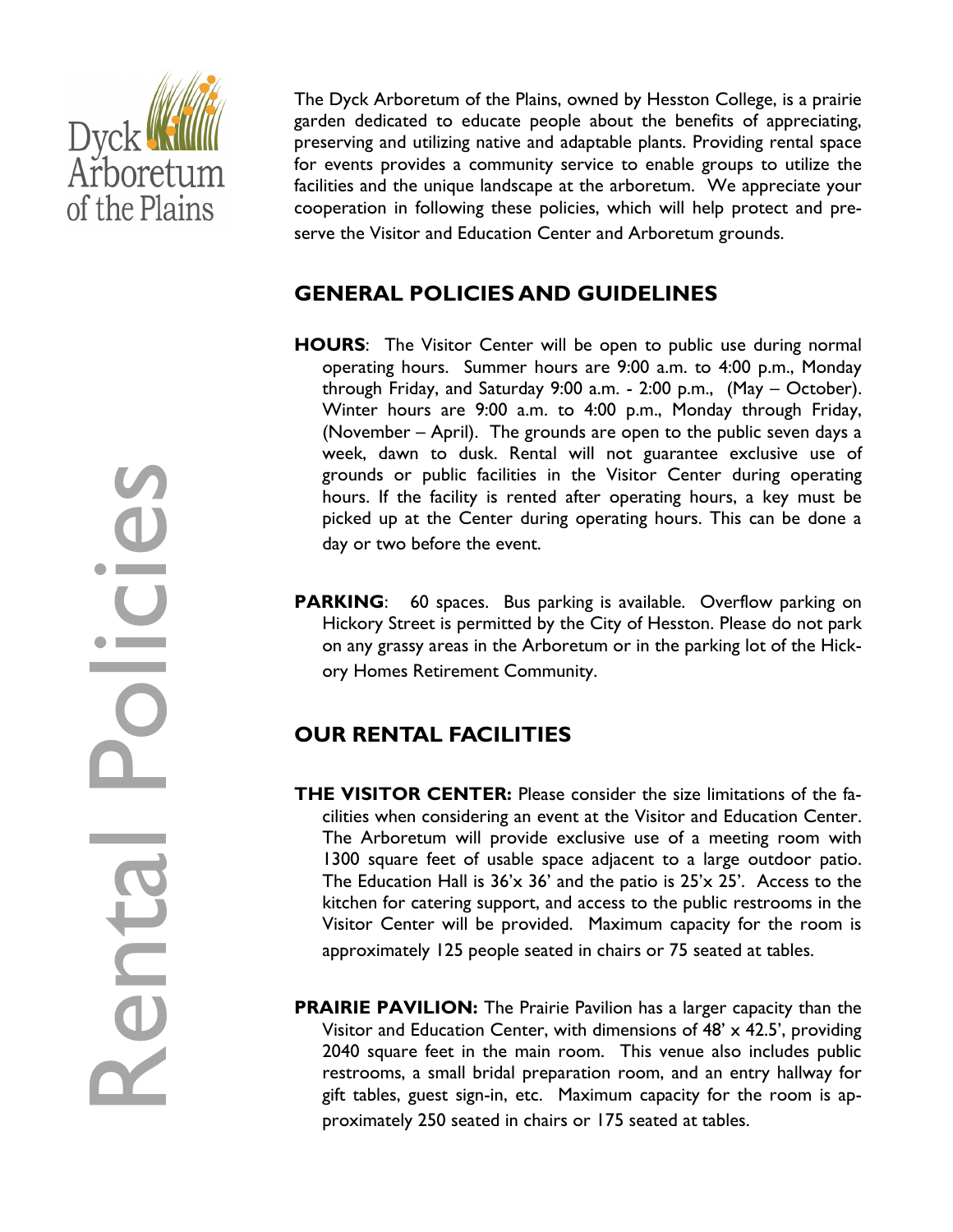# **FULL DAY PACKAGES:**

#### **Includes Prairie Pavilion, Visitor Center and Grounds Access/Use**

- \$2,000 for Saturdays or holidays (5 pm night before to 11 pm)
- \$1,500 for Fridays, Memorial or Labor Day (5 pm night before to 11 pm)
- \$1,250 for Sundays, Memorial Day or Labor Day (8 am to 11 pm)
- \$1,000 for Mondays through Thursdays (access 8 am to 11 pm)

\*Peak season is April through October. Weddings between November and March receive 20% off the above-listed package prices.

# **HALF DAY PACKAGES (ceremony only OR reception only)**

Includes 5 hour access to grounds and choice of Visitor Center OR Pavilion for restrooms and bad weather backup for ceremony. *Does not include extra rehearsal or decorating time.* 

- \$1,000 for select Saturdays or holidays
- \$750 for Fridays or Sundays
- \$500 for Mondays through Thursdays

### **OPTIONAL ADD-ONS:**

- White plastic chairs for outdoor use: \$1.00 each
- Use of projector in Prairie Pavilion: \$75 per day
- Set-up and take-down of INDOOR tables and chairs may be done by arboretum staff with following fees: \$100 for groups up to 100; \$150 for groups up to 200; \$200 for groups over  $200^*$

*\*We do not set up on Sundays. We do not set up outdoor chairs.*

### **DEPOSIT:**

A damage deposit of \$250.00 is required with your signed rental agreement to reserve your rental date firmly. This amount will be returned to you via check within two weeks following your event, less any amount needed to fix damages that are a direct result of your rental. Reasons you might not receive your full deposit return could include:

- Damages to walls from using pins, tape, hooks that pull the paint away
- Damage to tables and/or chairs
- Damage to the grounds, including turf and flower beds
- Violation of our no alcohol/no smoking or tobacco policy



Wedding Packages

**ISO** 

Ne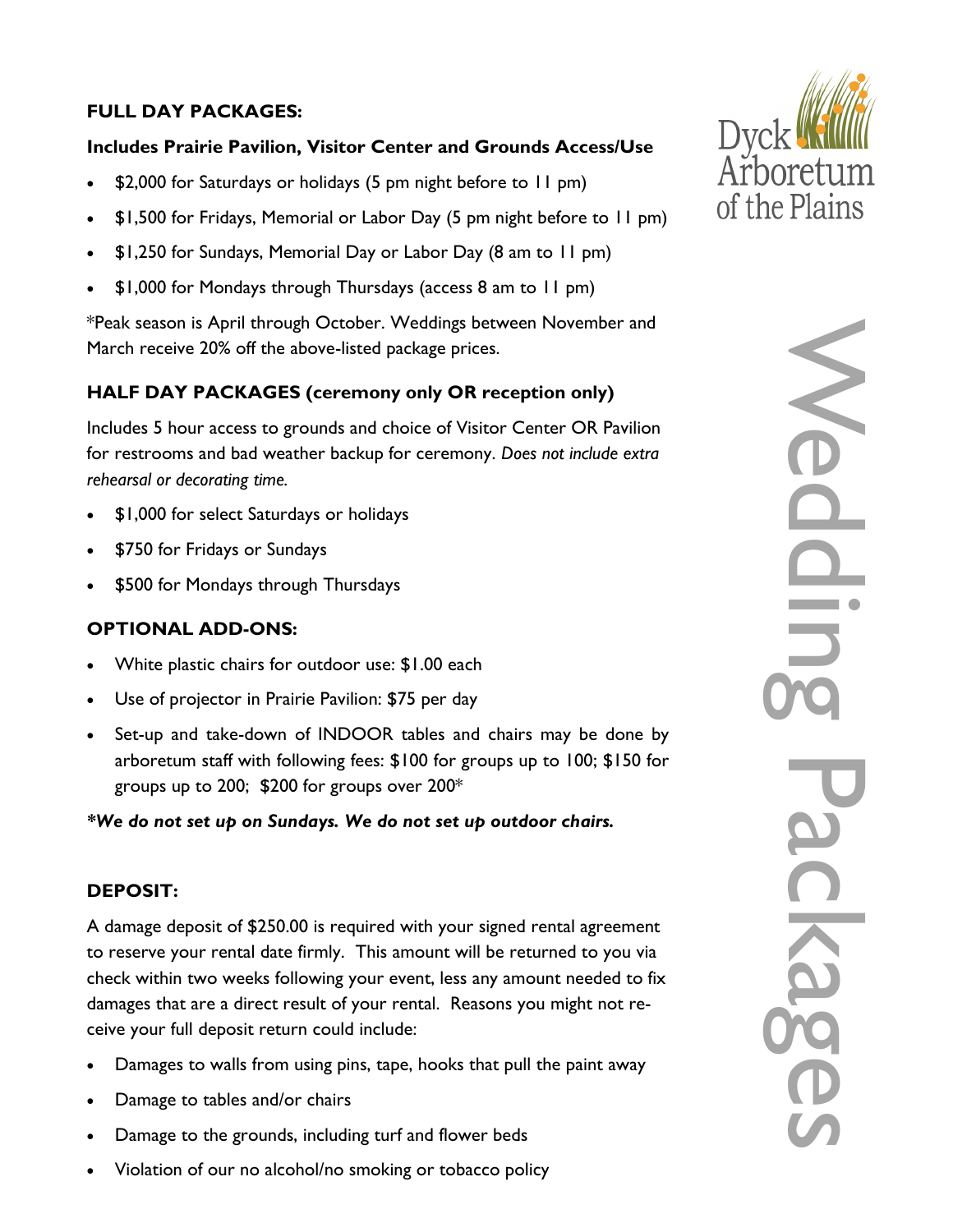# **Dyck!** Arboretum of the Plains

-ons Amenities & Add Ad ii  $\mathbf{\subseteq}$ **Ame** 

# **AMENITIES INCLUDED with Visitor Center:**

- 100 green padded chairs
- 15 rectangular banquet tables (8 feet by 30 inches)
- Access to Public Announcement sound system for speeches, presentations and/or background music
- Dressing Room
- Restrooms / Storm Shelters
- If rented during business hours (including Saturdays April-October), the public will also have access to the restrooms in the Visitor Center.
- The kitchen may be used for cooking and contains a refrigerator, stove and oven, dishwasher, and microwave. We will supply pitchers, coffee makers, coffee servers and trash bags. You may inquire about the rental of our china.
- The Arboretum DOES NOT supply ice, tablecloths, dishes, cooking or serving utensils, platters, paper goods or silverware.

# **AMENITIES INCLUDED with Pavilion:**

- 150 gray padded chairs
- 20 rectangular banquet tables (8 feet by 30 inches)
- Dressing Room
- Restrooms
- Covered Patio with option to open sliding glass doors (not available if outside temperature is above 85 degrees)

# **AMENITIES INCLUDED with Prairie Discovery lab:**

- 120 MityLite black mesh-backed chairs with silver frame
- 10 sixty-inch round tables
- Additional rectangular tables may be transported from other facilities

# **OPTIONAL ADD-ONS:**

- White plastic chairs for outdoor use: \$1.00 each
- Use of projector and sound system in Prairie Pavilion: \$75 per day
- White china for 100 place settings: \$100 (you wash)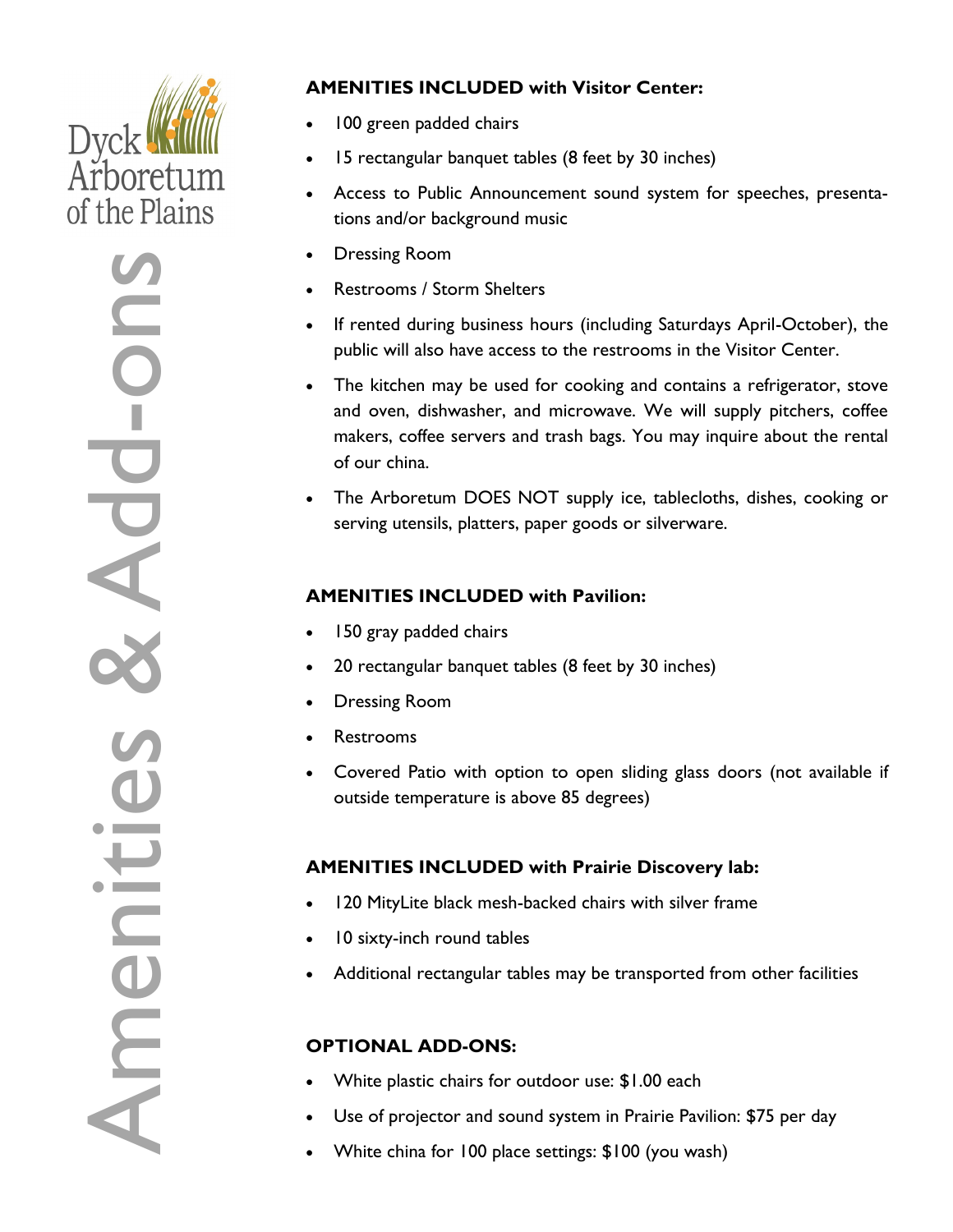

# **CANCELLATION POLICY:**

**Regular rentals** canceled 4 weeks before will receive 100% of the deposit fee; 3 to 4 weeks before will receive 50% of the deposit fee; there will be no return of deposit after that date. If rental fee has been made at time of cancellation, it will be returned.

**Weddings** canceled 12 months before will receive 100% of the deposit fee; 6 to 11 months before will receive 50% of the deposit fee; there will be no return of deposit after that date. No return of deposit for weddings booked in May, June and September. If the rental fee has been paid at time of cancellation, it will be returned.

Cancellation Policy j<br>D  $\bigcap$  $\overline{\phantom{a}}$  $\overline{\phantom{0}}$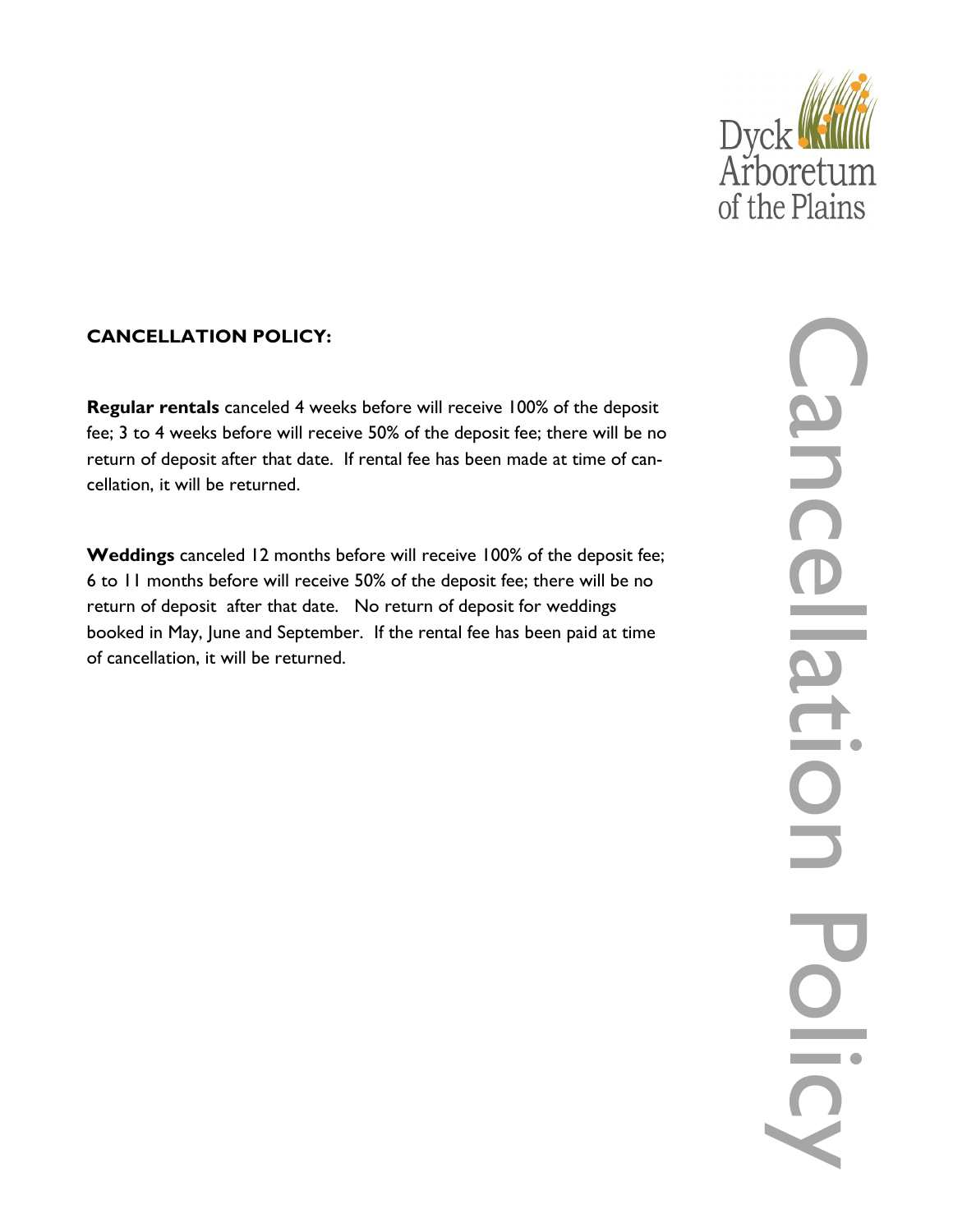

# **RESTRICTIONS:**

- Do not staple, tack, or tape anything on the walls. Tacky gum may be used to attach decorations to walls.
- Please avoid glitter and confetti in your decorating.
- Smoking and the use of alcoholic beverages are strictly prohibited in the building and on the Arboretum grounds.
- No OPEN flames are allowed in the building or on the grounds. Please protect all flames in glass jars, hurricane jars, etc.
- NO RED LIQUIDS in Visitor Center or Prairie Pavilion please!

# **CLEAN-UP**:

Both the renter and the caterer must leave all facilities in the same condition as prior to the function. Clean up is to be done immediately following the event by the renter.

- Counters must be wiped down and spills must be wiped up as they happen to avoid any injury.
- The grounds must be free of trash.
- The janitorial supply cabinet and drawers are located in the kitchen and/or in the restroom closets in the Prairie Pavilion.
- Remove trash (secured in bags) to the outside trash can between the air conditioners behind the fence.
- There is a Renter Checklist located in the Kitchen or in the Pavilion storage room. This checklist must be reviewed and completed before leaving the arboretum.